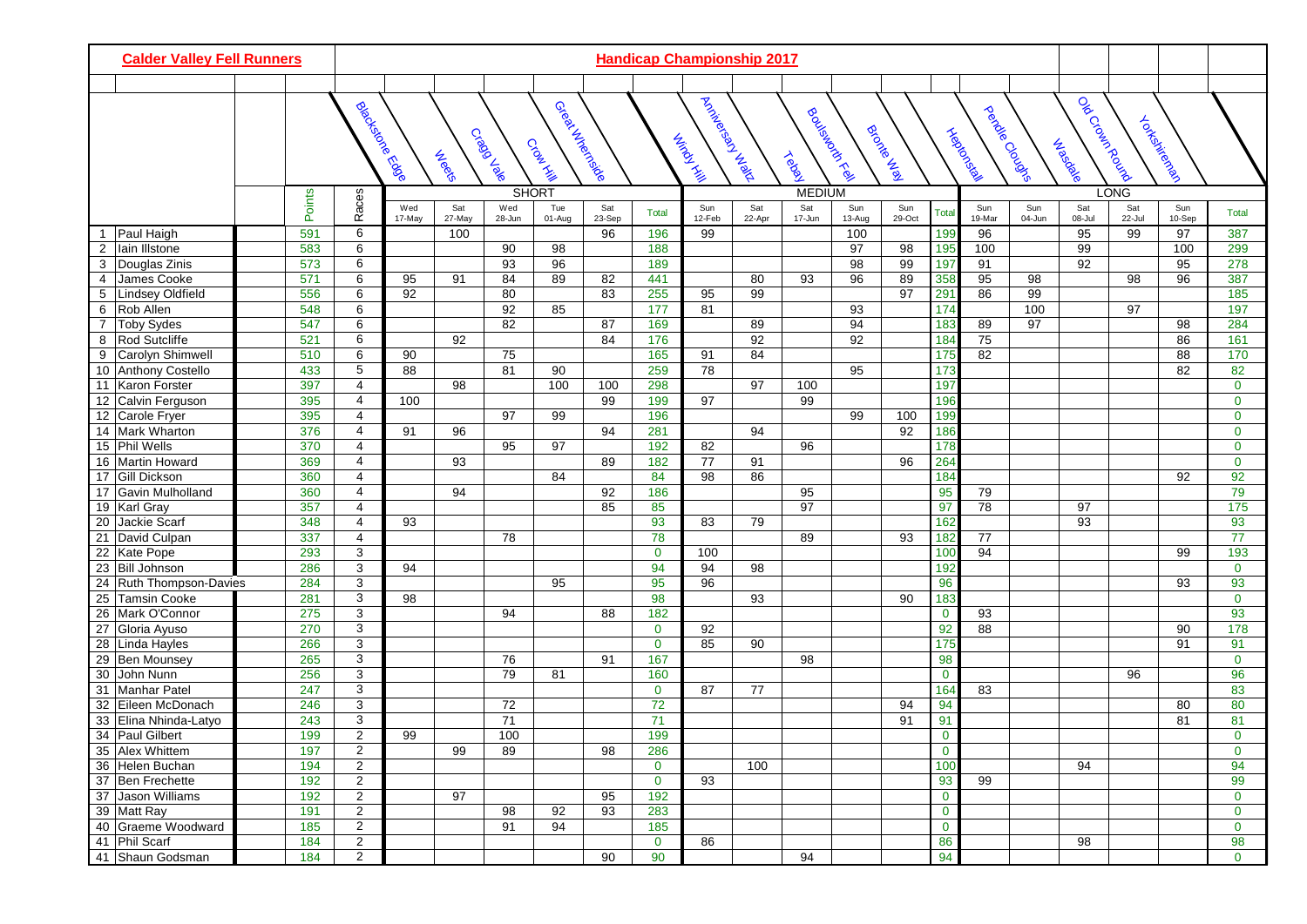|                          |        | Rioche Ebde                    |               | <b>Needer</b> | Cragalale       | Great Hyderceide<br>Croak Kill |               |                  | I Architectory Railway<br><b>Windows</b> |               | <b>Teady</b>  | Router Reel   | Brocked       |                               | <b>Heck</b> edoka | perchange Clouse | l olo Croan Rousia<br>Jubedale |               | Tokokokoko    |                |
|--------------------------|--------|--------------------------------|---------------|---------------|-----------------|--------------------------------|---------------|------------------|------------------------------------------|---------------|---------------|---------------|---------------|-------------------------------|-------------------|------------------|--------------------------------|---------------|---------------|----------------|
|                          |        |                                |               |               | <b>SHORT</b>    |                                |               |                  |                                          |               | <b>MEDIUM</b> |               |               |                               |                   |                  |                                | <b>LONG</b>   |               |                |
|                          | Points | Races                          | Wed<br>17-May | Sat<br>27-May | Wed<br>28-Jun   | Tue<br>01-Aug                  | Sat<br>23-Sep | Total            | Sun<br>12-Feb                            | Sat<br>22-Apr | Sat<br>17-Jun | Sun<br>13-Aug | Sun<br>29-Oct | Total                         | Sun<br>19-Mar     | Sun<br>04-Jun    | Sat<br>08-Jul                  | Sat<br>22-Jul | Sun<br>10-Sep | <b>Total</b>   |
| 43 Tim Ellis             | 183    | $\overline{2}$                 |               | 95            |                 |                                |               | 95               |                                          |               | 88            |               |               | 88                            |                   |                  |                                |               |               | $\mathbf{0}$   |
| 43 Bob Howard            | 183    | $\overline{2}$                 |               |               |                 |                                |               | $\mathbf{0}$     | 88                                       | 87            |               |               | 95            | 270                           |                   |                  |                                |               |               | $\mathbf{0}$   |
| 45<br>Jonathan Emberton  | 179    | $\overline{2}$                 | 96            |               | 83              |                                |               | 179              |                                          |               |               |               |               | $\mathbf{0}$                  |                   |                  |                                |               |               | $\mathbf{0}$   |
| 46 Andrew Wright         | 177    | $\overline{2}$                 | 89            |               | 88              | 83                             |               | 260              |                                          |               |               |               |               | $\mathbf 0$                   |                   |                  |                                |               |               | $\mathbf 0$    |
| 46   Ian Symington       | 177    | 2                              |               |               |                 |                                |               | $\mathbf{0}$     |                                          |               |               |               |               | $\mathbf 0$                   | 81                |                  | 96                             |               |               | 177            |
| 48 Andy Thorpe2          | 176    | 2                              |               |               |                 |                                |               | $\mathbf{0}$     | 79                                       |               |               |               |               | 79                            | 97                |                  |                                |               |               | 97             |
| 49 Dan Biggs             | 175    | $\overline{2}$                 |               |               |                 |                                |               | $\mathbf{0}$     |                                          | 85            | 90            |               |               | 175                           |                   |                  |                                |               |               | $\mathbf{0}$   |
| 50 Richard Ingram        | 174    | $\overline{2}$                 |               |               | 87              | 87                             |               | $\overline{174}$ |                                          |               |               |               |               | $\mathbf 0$                   |                   |                  |                                |               |               | $\mathbf{0}$   |
| 51 Stephen Smithies      | 171    | $\overline{2}$                 |               |               |                 |                                |               | $\mathbf{0}$     | 80                                       |               | 91            |               |               | $\overline{171}$              |                   |                  |                                |               |               | $\mathbf{0}$   |
| 52 Richard Sunderland    | 167    | $\overline{2}$                 |               |               |                 |                                |               | $\mathbf{0}$     |                                          | 82            |               |               |               | 82                            | 85                |                  |                                |               |               | 85             |
| 53 Jo Buckley            | 165    | $\overline{c}$                 |               |               |                 |                                |               | $\mathbf 0$      |                                          | 78            |               |               |               | 78                            | 87                |                  |                                |               |               | 87             |
| 53 Harley Beecroft       | 165    | $\overline{c}$                 |               |               |                 |                                |               | $\mathbf 0$      | 84                                       | 81            |               |               |               | 165                           |                   |                  |                                |               |               | $\mathbf 0$    |
| Susan Bladon<br>55       | 162    | $\overline{2}$                 |               |               | 74              | 88                             |               | 162              |                                          |               |               |               |               | $\mathbf 0$                   |                   |                  |                                |               |               | $\overline{0}$ |
| 55<br>Stella Chrisanthou | 162    | $\overline{2}$                 |               |               | 69              | 93                             |               | 162              |                                          |               |               |               |               | $\mathbf 0$                   |                   |                  |                                |               |               | $\mathbf{0}$   |
| 55 Andrew Davies         | 162    | $\overline{2}$                 |               |               | $\overline{77}$ |                                |               | 77               |                                          |               |               |               |               | $\mathbf 0$                   |                   |                  |                                |               | 85            | 85             |
| Jocasta Fletcher<br>58   | 159    | $\overline{c}$                 |               |               | 73              | 86                             |               | 159              |                                          |               |               |               |               | $\mathbf 0$                   |                   |                  |                                |               |               | $\mathbf{0}$   |
| 59<br>Johnnie Watson     | 100    | $\overline{1}$                 |               |               |                 |                                |               | $\mathbf{0}$     |                                          |               |               |               |               | $\mathbf 0$                   |                   |                  | 100                            |               |               | 100            |
| 59 Jon Underwood         | 100    | $\overline{1}$                 |               |               |                 |                                |               | $\mathbf{0}$     |                                          |               |               |               |               | $\mathbf 0$                   |                   |                  |                                | 100           |               | 100            |
| 61<br>Jonathan Moon      | 99     | $\mathbf{1}$                   |               |               | 99              |                                |               | 99               |                                          |               |               |               |               | $\mathbf 0$                   |                   |                  |                                |               |               | $\mathbf{0}$   |
| 62 Giles Simon           | 98     | $\overline{1}$                 |               |               |                 |                                |               | $\mathbf{0}$     |                                          |               |               |               |               | $\bf{0}$                      | 98                |                  |                                |               |               | 98             |
| 63 Graham Lloyd          | 97     | $\overline{1}$                 | 97            |               |                 |                                |               | 97               |                                          |               |               |               |               | $\mathbf 0$                   |                   |                  |                                |               |               | $\mathbf{0}$   |
| 63 Darren Kay            | 97     | $\mathbf{1}$                   |               |               |                 |                                | 97            | 97               |                                          |               |               |               |               | $\mathbf 0$                   |                   |                  |                                |               |               | $\mathbf{0}$   |
| 65 Gareth Clarke         | 96     | $\overline{1}$                 |               |               |                 |                                |               | $\mathbf{0}$     |                                          | 96            |               |               |               | 96                            |                   |                  |                                |               |               | $\mathbf 0$    |
| Jake Ackroyd<br>65       | 96     | $\overline{1}$                 |               |               | 96              |                                |               | 96               |                                          |               |               |               |               | $\mathbf 0$                   |                   |                  |                                |               |               | $\overline{0}$ |
| 67<br>Tim Brooks         | 95     | $\overline{1}$                 |               |               |                 |                                |               | $\mathbf{0}$     |                                          | 95            |               |               |               | 95                            |                   |                  |                                |               |               | $\mathbf{0}$   |
| 68 Sue Martin            | 94     | $\mathbf{1}$                   |               |               |                 |                                |               | $\pmb{0}$        |                                          |               |               |               |               | $\mathbf 0$                   |                   |                  |                                |               | 94            | 94             |
| 69 Iain Powell           | 92     | $\overline{1}$                 |               |               |                 |                                |               | $\pmb{0}$        |                                          |               |               |               |               | $\mathbf 0$                   | 92                |                  |                                |               |               | 92             |
| 69 Richard Pattinson     | 92     | $\overline{1}$                 |               |               |                 |                                |               | $\mathbf 0$      |                                          |               | 92            |               |               | 92                            |                   |                  |                                |               |               | $\mathbf{0}$   |
| 71 Charles Gear          | 91     | $\overline{1}$                 |               |               |                 | 91                             |               | 91               |                                          |               |               |               |               | $\mathbf 0$                   |                   |                  |                                |               |               | $\mathbf{0}$   |
| 72 Emma Smyth            | 90     | $\mathbf{1}$                   |               |               |                 |                                |               | $\mathbf 0$      | 90                                       |               |               |               |               | 90                            |                   |                  |                                |               |               | $\mathbf{0}$   |
| <b>Andrew Meek</b><br>72 | 90     | $\overline{1}$                 |               |               |                 |                                |               | $\mathbf 0$      |                                          |               |               |               |               | $\mathbf{0}$                  | 90                |                  |                                |               |               | 90             |
| 74 Nathan Kennaugh       | 89     | $\overline{1}$                 |               |               |                 |                                |               | $\mathbf{0}$     | 89                                       |               |               |               |               | 89                            |                   |                  |                                |               |               | $\mathbf 0$    |
| 74 Liz Lloyd             | 89     | $\mathbf{1}$                   |               |               |                 |                                |               | $\mathbf 0$      |                                          |               |               |               |               | $\mathbf 0$                   |                   |                  |                                |               | 89            | 89             |
| 76 Nicki Latham          | 88     | $\mathbf{1}$                   |               |               |                 |                                |               | $\mathbf 0$      |                                          | 88            |               |               |               | 88                            |                   |                  |                                |               |               | $\mathbf 0$    |
| 77 Ian Sparks            | 87     | $\overline{1}$                 | 87            |               |                 |                                |               | 87               |                                          |               |               |               |               | $\mathbf 0$                   |                   |                  |                                |               |               | $\mathbf{0}$   |
| 77 Simon Fisher          | 87     | $\mathbf{1}$                   |               |               |                 |                                |               | $\mathbf{0}$     |                                          |               |               |               |               | $\mathbf 0$                   |                   |                  |                                |               | 87            | 87             |
| 79 Steve Cavell          | 86     | $\mathbf{1}$                   |               |               | 86              |                                |               | 86               |                                          |               |               |               |               | $\mathbf 0$                   |                   |                  |                                |               |               | $\mathbf{0}$   |
| 79 Blair Garrett         | 86     | $\overline{1}$                 |               |               |                 |                                | 86            | 86               |                                          |               |               |               |               |                               |                   |                  |                                |               |               | $\mathbf 0$    |
| 81 Phil White            | 85     | $\overline{1}$                 |               |               | 85              |                                |               | 85               |                                          |               |               |               |               | $\mathbf 0$<br>$\overline{0}$ |                   |                  |                                |               |               | $\mathbf 0$    |
| 82 James Logue           | 84     | $\overline{1}$                 |               |               |                 |                                |               | $\mathbf{0}$     |                                          |               |               |               |               | $\mathbf 0$                   | 84                |                  |                                |               |               | 84             |
| 82 Matthew Bott          | 84     |                                |               |               |                 |                                |               | $\mathbf 0$      |                                          |               |               |               |               | $\pmb{0}$                     |                   |                  |                                |               | 84            | 84             |
|                          |        | $\overline{1}$                 |               |               |                 |                                |               |                  |                                          |               |               |               |               |                               |                   |                  |                                |               |               |                |
| 84 Helen Flage           | 83     | $\overline{1}$<br>$\mathbf{1}$ |               |               |                 |                                |               | $\mathbf{0}$     |                                          | 83            |               |               |               | 83                            |                   |                  |                                |               |               | $\mathbf 0$    |
| 84 Liz Norman            | 83     |                                |               |               |                 |                                |               | $\mathbf 0$      |                                          |               |               |               |               | $\mathbf 0$                   |                   |                  |                                |               | 83            | 83             |
| 86 Mike Wardle           | 82     | $\overline{1}$                 |               |               |                 | 82                             |               | 82               |                                          |               |               |               |               | $\mathbf 0$                   |                   |                  |                                |               |               | $\mathbf 0$    |
| 87 Kevin Hoult           | 80     | $\overline{1}$                 |               |               |                 |                                |               | $\mathbf 0$      |                                          |               |               |               |               | $\mathbf 0$                   | 80                |                  |                                |               |               | 80             |
| 88 Dan Marsden           | 79     | $\mathbf{1}$                   |               |               |                 |                                |               | $\mathbf{0}$     |                                          |               |               |               |               | $\mathbf{0}$                  |                   |                  |                                |               | 79            | 79             |